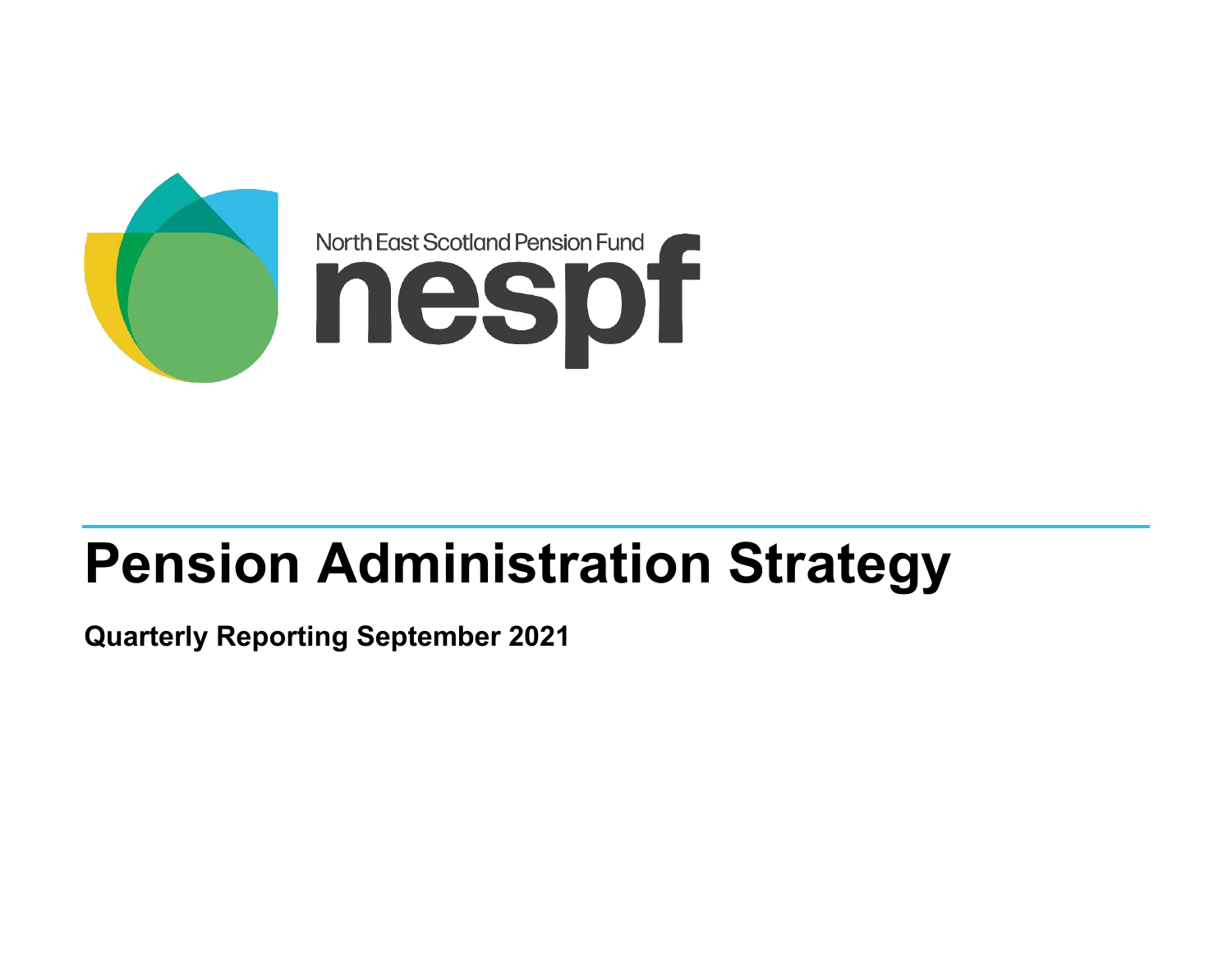#### **1.1 Key administration tasks**

Measuring performance is essential to evidence the efforts made by both the Pension Fund and Scheme employers to comply with statutory requirements and deliver a high-quality pension administration service. The Pension Fund aims to provide the information below within the agreed timescales shown.

|                                     |               | <b>Completed cases</b>  |                 |            |        |       | <b>Additional targets for completed cases</b> | <b>Uncompleted cases</b>                     |              |                  |  |
|-------------------------------------|---------------|-------------------------|-----------------|------------|--------|-------|-----------------------------------------------|----------------------------------------------|--------------|------------------|--|
|                                     |               | during reporting period |                 |            |        |       | during reporting period                       | during reporting period                      |              |                  |  |
| <b>Administration Task</b>          | <b>Target</b> | Cases                   | <b>Achieved</b> | Percentage |        |       |                                               | $+5$ days $+10$ days $+20$ days $> +20$ days | <b>Cases</b> | <b>Revised %</b> |  |
| Notification of death in service    | 5 days        | 23                      | 20              | 87.0%      | 100.0% |       |                                               |                                              |              | 87.0%            |  |
| Notification of retirement estimate | $10$ days     | 232                     | 231             | 99.6%      | 100.0% |       |                                               |                                              | 13           | 94.3%            |  |
| Notification of retirement benefits | $10$ days     | 993                     | 808             | 81.4%      | 92.7%  | 95.9% | 97.5%                                         | 25                                           | 34           | 78.7%            |  |
| Notification of deferred benefits   | 10 davs       | 509                     | 487             | 95.7%      | 97.8%  | 98.4% | 99.0%                                         |                                              | 53           | 86.7%            |  |
| Notification of refund              | 10 days       | 558                     | 537             | 96.2%      | 97.8%  | 99.3% | 99.5%                                         |                                              | 11           | 94.4%            |  |
| Notification of transfer in value   | $10$ days     | 16                      | 12              | 75.0%      | 81.3%  | 81.3% | 81.3%                                         | 3                                            | 13           | 41.4%            |  |
| Notification of transfer out value  | 10 days       | 247                     | 142             | 57.5%      | 50.0%  | 50.0% | 52.3%                                         | 92                                           | 20           | 53.2%            |  |
|                                     |               | 2578                    | 2237            | 86.8%      |        |       |                                               | 128                                          | 144          | 82.2%            |  |

**Completed cases during reporting period** - reporting output is based on 5 and 10 day targets built into workflow cases for processing administration tasks as declared in the pension administration strategy:

• *The overall percentage continues to improve and the number of retirements processed has increased by more than 200 when compared with the same reporting period last year.* 

**Additional targets for completed cases during reporting period** - reporting output is based on adding 5/10/20 days to the 5 and 10 day targets built into workflow cases for processing administration tasks:

• *Priority remains processing death and retirements whilst majority of staff continue to work from home, performance will continue to improve when more staff can safely return to the office.*

**Uncompleted cases during reporting period -** cases identified that were due to be completed and do not have a Reply Due date set in advance of the end of the reporting period: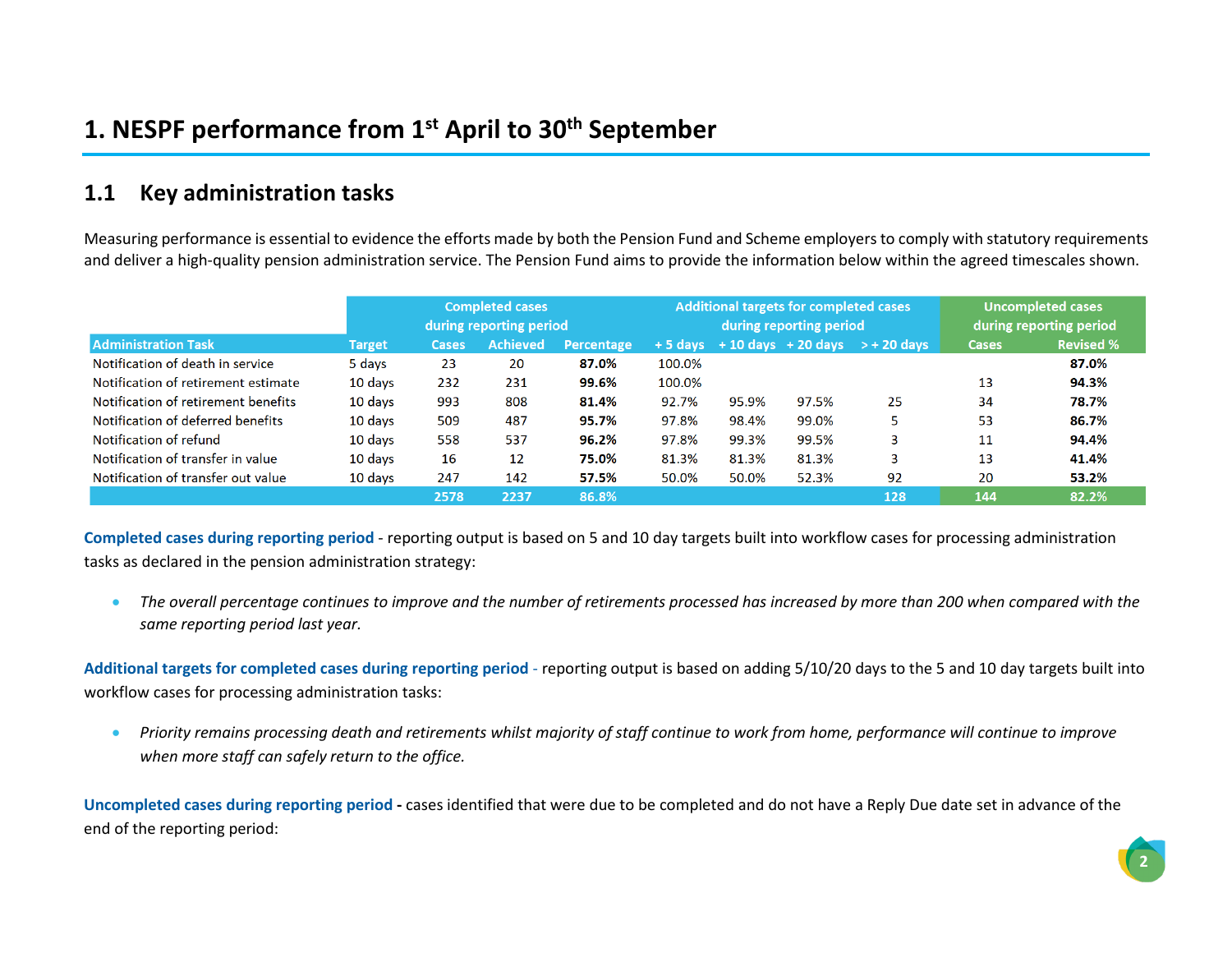• *Uncompleted cases have reduced by more than 250 when compared with the same reporting period last year.*



# **1.2 Previous years comparison**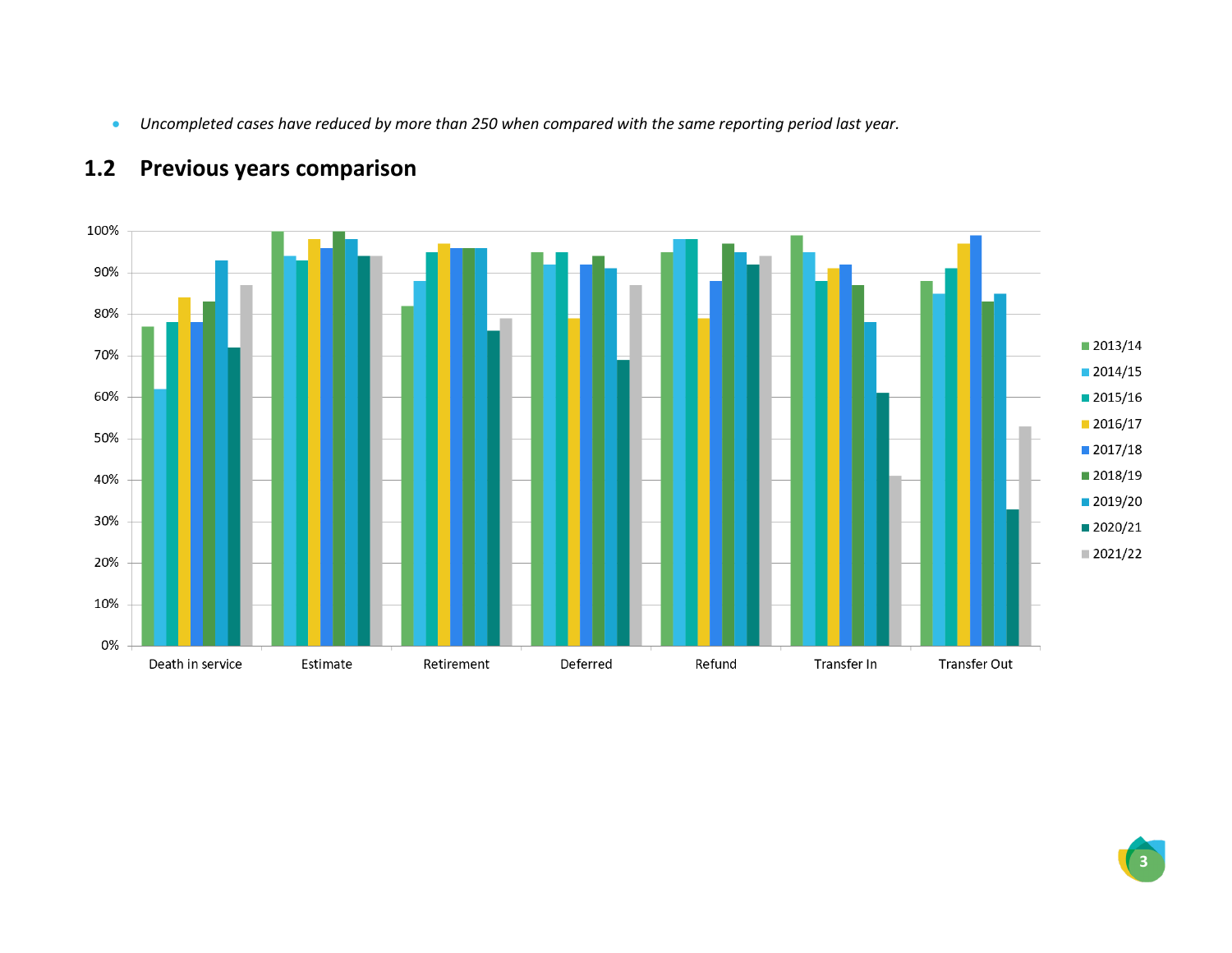#### **2.1 Policy on discretions received (85%)**

Each Scheme emloyer is required under regulation 58 of the Local Government Pension Scheme (Scotland) Regulations 2018 to prepare a written statement of its policy on how it will exercise various discretions provided by the Scheme. This 'discretions policy' must be kept under review by employers and revised as necessary.

| <b>Employers</b>                |                                          |                                       |                                  |
|---------------------------------|------------------------------------------|---------------------------------------|----------------------------------|
| Aberdeen City Council           | Aberdeen Cyrenians                       | Aberdeen Endowments Trust             | Aberdeen Foyer                   |
| Aberdeen Heat and Power         | Aberdeen Performing Arts                 | Aberdeen Sports Village               | <b>AIYF</b>                      |
| Aberdeenshire Council           | Aberlour                                 | Archway                               | <b>Bon Accord Care</b>           |
| <b>Bon Accord Support</b>       | <b>Outdoor Access Trust for Scotland</b> | <b>Fersands and Fountain</b>          | First Aberdeen                   |
| Forth & Oban (City)             | Fraserburgh Harbour                      | <b>Grampian Valuation Joint Board</b> | Home Start Aberdeen              |
| Inspire                         | Mental Health Aberdeen                   | Moray College                         | <b>NESTRANS</b>                  |
| North East Scotland College     | North East Sensory Services              | <b>Osprey Housing</b>                 | Pathways                         |
| <b>Peterhead Port Authority</b> | <b>Printfield Community Project</b>      | <b>Robert Gordons College</b>         | <b>Robert Gordon University</b>  |
| <b>Sanctuary Scotland</b>       | Scottish Fire and Rescue                 | Scotland's Lighthouse Museum          | <b>Scottish Police Authority</b> |
| Scottish Water                  | Sport Aberdeen                           | St Machar Parent Support Project      | <b>Station House Media Unit</b>  |
| The Moray Council               | Visit Scotland                           | Xerox                                 |                                  |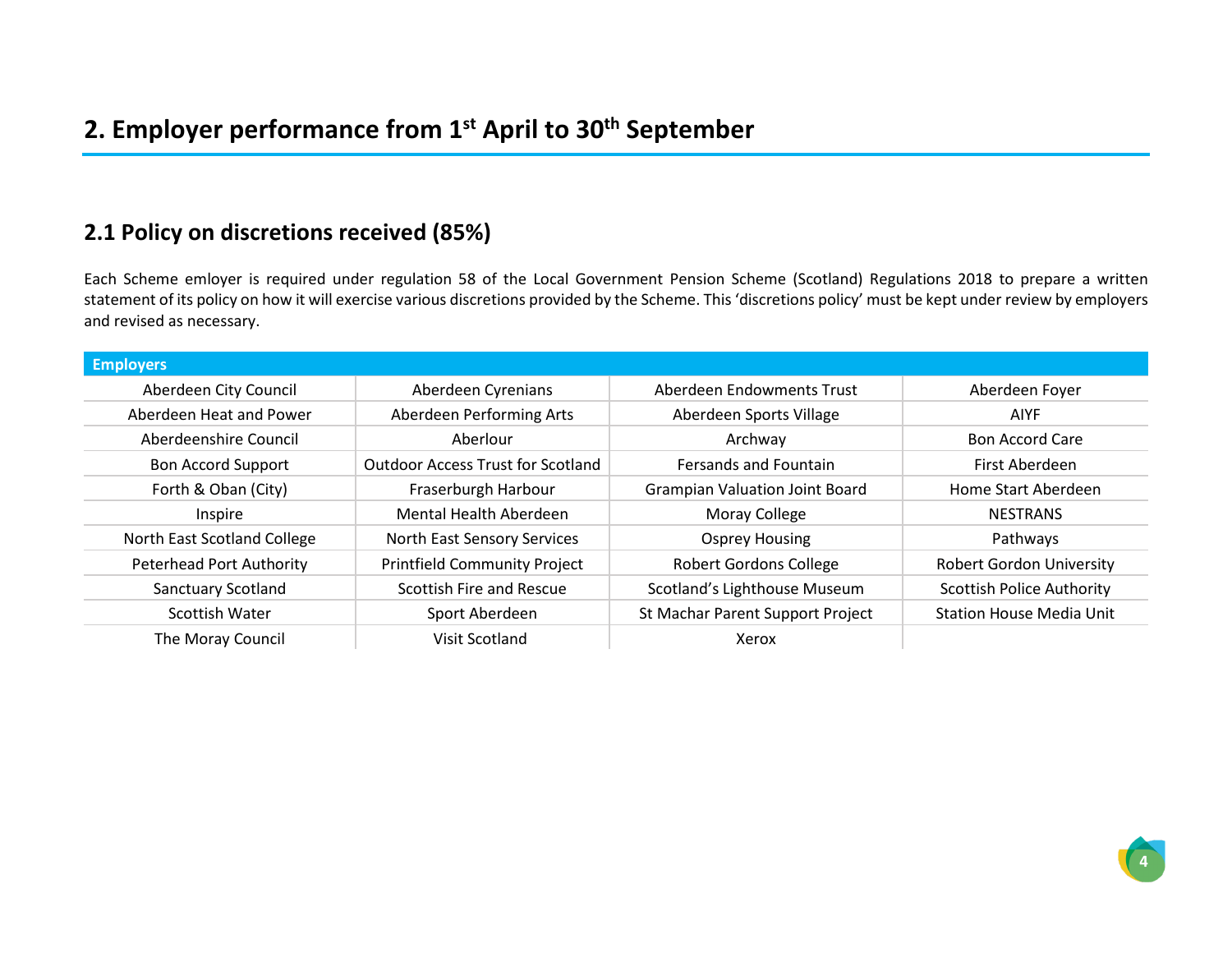## **2.2 Signed PLO statements received (46%)**

Following the revision of the NESPF Pension Administration Strategy in April 2018 each Scheme employer must designate a named individual to act as a Pension Liaison Officer, the main contact regarding any aspect of administering the Local Government Pension Scheme (LGPS).

| <b>Pension Liaison Officers</b> |                                     |                                          |                          |
|---------------------------------|-------------------------------------|------------------------------------------|--------------------------|
| Aberdeen City Council           | Aberdeen Cyrenians                  | Aberdeen Endowments Trust                | Aberdeen Foyer           |
| Aberdeen Heat and Power         | <b>Aberlour Childcare Trust</b>     | Alcohol & Drugs Action                   | Archway                  |
| <b>Bon Accord Care</b>          | <b>Bon Accord Support</b>           | <b>Outdoor Access Trust for Scotland</b> | Fraserburgh Harbour      |
| Moray College                   | North East Scotland College         | North East Sensory Services              | Pathways                 |
| <b>Peterhead Port Authority</b> | <b>Printfield Community Project</b> | <b>Robert Gordons College</b>            | Scottish Fire and Rescue |
| Scottish Water                  | Sport Aberdeen                      | St Machar Parent Support Project         | Visit Aberdeenshire      |
| Xerox                           |                                     |                                          |                          |

## **2.3 Quantity of data received (489,787)**

All Scheme employers are now required to provide monthly data using I-Connect, by way of a monthly file extracted from the payroll system or by completing electronic forms for individual members.

| <b>I-Connect events processed</b>                         | <b>Total</b> |
|-----------------------------------------------------------|--------------|
| Starters (new start and opt in)                           | 2,790        |
| Amendments (address, personal details, hours and absence) | 11,450       |
| Leavers (exit and opt out)                                | 2,179        |
| Contributions (employee, employer and additional)         | 159,333      |
| Salary                                                    | 158,157      |
| <b>Cumulative CARE Pay</b>                                | 152,827      |
| <b>Works Address</b>                                      | 3,051        |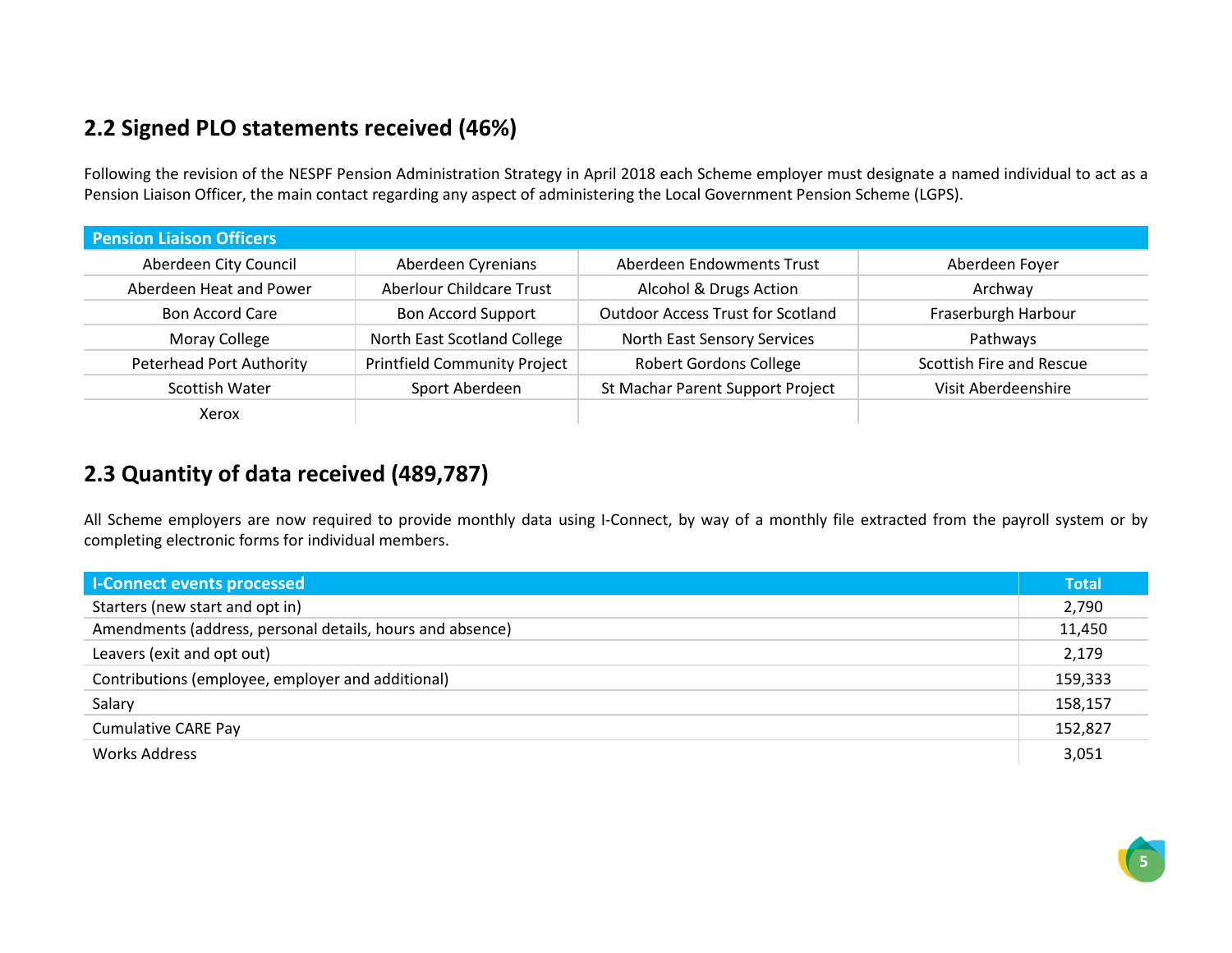#### **2.4 Quality of data received**

The quality of data received from Scheme employers is assessed and checked by the Employer Relationship Team (ERT). Red, Amber and Green flags will be used to assess the quality of the data. The Pension Fund will seek, at the earliest opportunity, to work closely with Scheme employers in identifying areas of unsatisfactory performance and provide the necessary training and development for improvement.

Since the introduction of the requirement to provide monthly information in this format the quality of the data received through i-Connect has been of a very high standard. This allows the Fund to provide accurate and up to date information to members, meet the requirements of The Pension Regulator and improved the accuracy of the financial information held for the valuation of the Fund.

| Green I-Connect events processed and validated by ERT                                  |
|----------------------------------------------------------------------------------------|
| Amber   I-Connect events processed however missing or incorrect data identified by ERT |

Red I-Connect events not processed

Blank | Data not provided (as at 2021)

\* Employer has terminated from the fund

| <b>Employer</b>                       | <b>Submission</b>   | <b>Apr</b> | <b>May</b> | <b>Jun</b> | Jul | <b>Aug</b> | <b>Sep</b> | Oct | <b>Nov</b> | <b>Dec</b> | <b>Jan</b> | <b>Feb</b> | <b>Mar</b> |
|---------------------------------------|---------------------|------------|------------|------------|-----|------------|------------|-----|------------|------------|------------|------------|------------|
| Aberdeen City Council                 | <b>Extract File</b> |            |            |            |     |            |            |     |            |            |            |            |            |
| Aberdeenshire Council                 | <b>Extract File</b> |            |            |            |     |            |            |     |            |            |            |            |            |
| <b>Bon Accord Care</b>                | <b>Extract File</b> |            |            |            |     |            |            |     |            |            |            |            |            |
| <b>Bon Accord Support</b>             | <b>Extract File</b> |            |            |            |     |            |            |     |            |            |            |            |            |
| <b>Grampian Valuation Joint Board</b> | <b>Extract File</b> |            |            |            |     |            |            |     |            |            |            |            |            |
| Moray Council                         | <b>Extract File</b> |            |            |            |     |            |            |     |            |            |            |            |            |
| <b>NESTRANS</b>                       | <b>Extract File</b> |            |            |            |     |            |            |     |            |            |            |            |            |
| Police Scotland                       | <b>Extract File</b> |            |            |            |     |            |            |     |            |            |            |            |            |
| <b>Robert Gordon University</b>       | <b>Extract File</b> |            |            |            |     |            |            |     |            |            |            |            |            |
| Moray College                         | <b>Extract File</b> |            |            |            |     |            |            |     |            |            |            |            |            |
| North East Scotland College           | <b>Extract File</b> |            |            |            |     |            |            |     |            |            |            |            |            |
| Scottish Water                        | <b>Extract File</b> |            |            |            |     |            |            |     |            |            |            |            |            |
| Scottish Fire and Rescue Service      | <b>Extract File</b> |            |            |            |     |            |            |     |            |            |            |            |            |
| Sport Aberdeen                        | <b>Extract File</b> |            |            |            |     |            |            |     |            |            |            |            |            |
| Aberdeen Endowments Trust             | Online Return       |            |            |            |     |            |            |     |            |            |            |            |            |
| Aberdeen Cyrenians                    | Online Return       |            |            |            |     |            |            |     |            |            |            |            |            |
| Aberdeen Foyer                        | Online Return       |            |            |            |     |            |            |     |            |            |            |            |            |
| Aberdeen Heat and Power               | Online Return       |            |            |            |     |            |            |     |            |            |            |            |            |